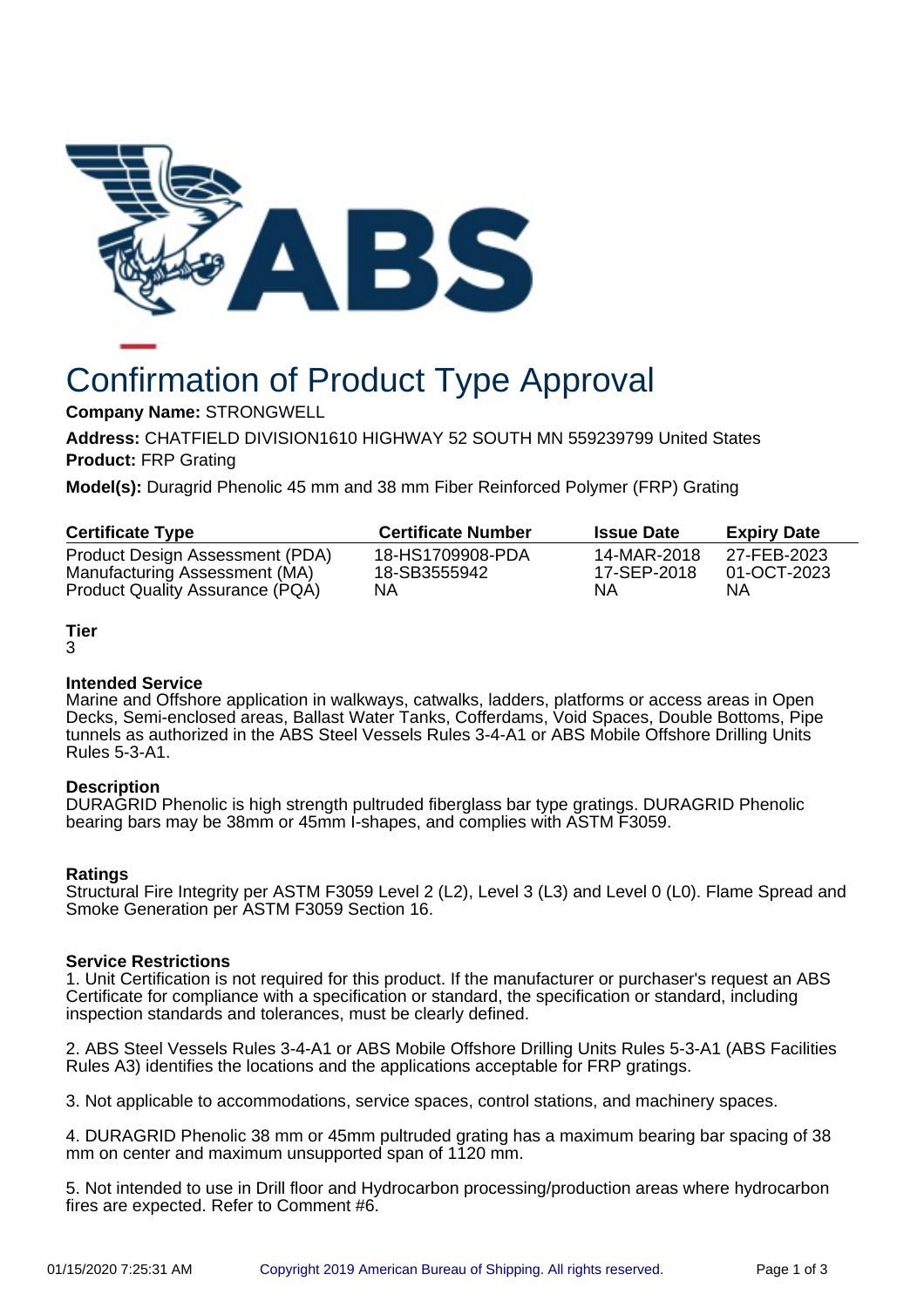### **Comments**

1. The Manufacturer has provided a declaration about the control of, or the lack of Asbestos in this product.

2. Approval not performed on behalf of any flag Administration.

3. The scope of Type Approval is to comply with MSC.1/Circ.1221 dated 11 December 2006.

4. Production items are to be manufactured in accordance with a quality control system which shall be maintained to ensure that items are of the same standard as per tested/approved prototype.

5. DURAGRID Phenolic grating was tested to meet ASTM F3059 Section 8 through Section 17.

6. DURAGRID Phenolic grating is comply with the L2 fire resistance requirements of intact (pre-fire) testing (flame spread, smoke generation) as addressed in ASTM F3059, along with post fire testing with ASTM E119, cellulosic fire test, to center load test and uniform load test. If DURAGRID Phenolic is damaged with any hydrocarbon fires, damaged grating shall be strictly restricted to access unless replaced with new gratings.

#### **Notes, Drawings and Documentation**

Supporting Documentation:

1) For Duragrid Phenolic 38mm: COMTEC Job# 121115-02, dated January 2016; Smith-Emery Lab P#31371-1, dated January 2016; COMTEC Job# 061812-01, dated July 2012; Intertek, Report# 102429778SAT-003A, Rev1, February 2016; Intertek, Report# 102429778SAT-003B, Rev1, February 2016; Intertek, Report# 102299027SAT-003A, November 2015.

2) For Duragrid Phenolic 45mm: COMTEC Job# 081715-01, dated October 2015; Smith-Emery Lab P#31371-1, dated July 2001; COMTEC Job# 061812-01, dated July 2012; Intertek, Report# 101547766SAT-001, May 2014; Intertek, Report# 102337218SAT-001A, November 2015; SwRI P# 01.14431.01.309, February 2009.

#### **Term of Validity**

This Product Design Assessment (PDA) Certificate 18-HS1709908-PDA, dated 28/Feb/2018 remains valid until 27/Feb/2023 or until the Rules or specifications used in the assessment are revised (whichever occurs first).

This PDA is intended for a product to be installed on an ABS classed vessel, MODU or facility which is in existence or under contract for construction on the date of the ABS Rules or specifications used to evaluate the Product.

Use of the Product on an ABS classed vessel, MODU or facility which is contracted after the validity date of the ABS Rules and specifications used to evaluate the Product, will require re-evaluation of the PDA.

Use of the Product for non ABS classed vessels, MODUs or facilities is to be to an agreement between the manufacturer and intended client.

#### **ABS Rules**

Rules for Conditions of Classification, Part 1 - 2018 Steel Vessels Rules 1-1-4/7.7, 1-1-A3, 1-1-A4; 3-4-A1;

Rules for Conditions of Classification, Part 1 - 2018 Offshore Units and Structures 1-1-4/9.7, 1-1-A2, 1-1-A3, which covers the following:

2018 Mobile Offshore Drilling Units 5-3-A1;

2018 Facilities on Offshore Installations A3;

#### **International Standards** NA

#### **EU-MED Standards**